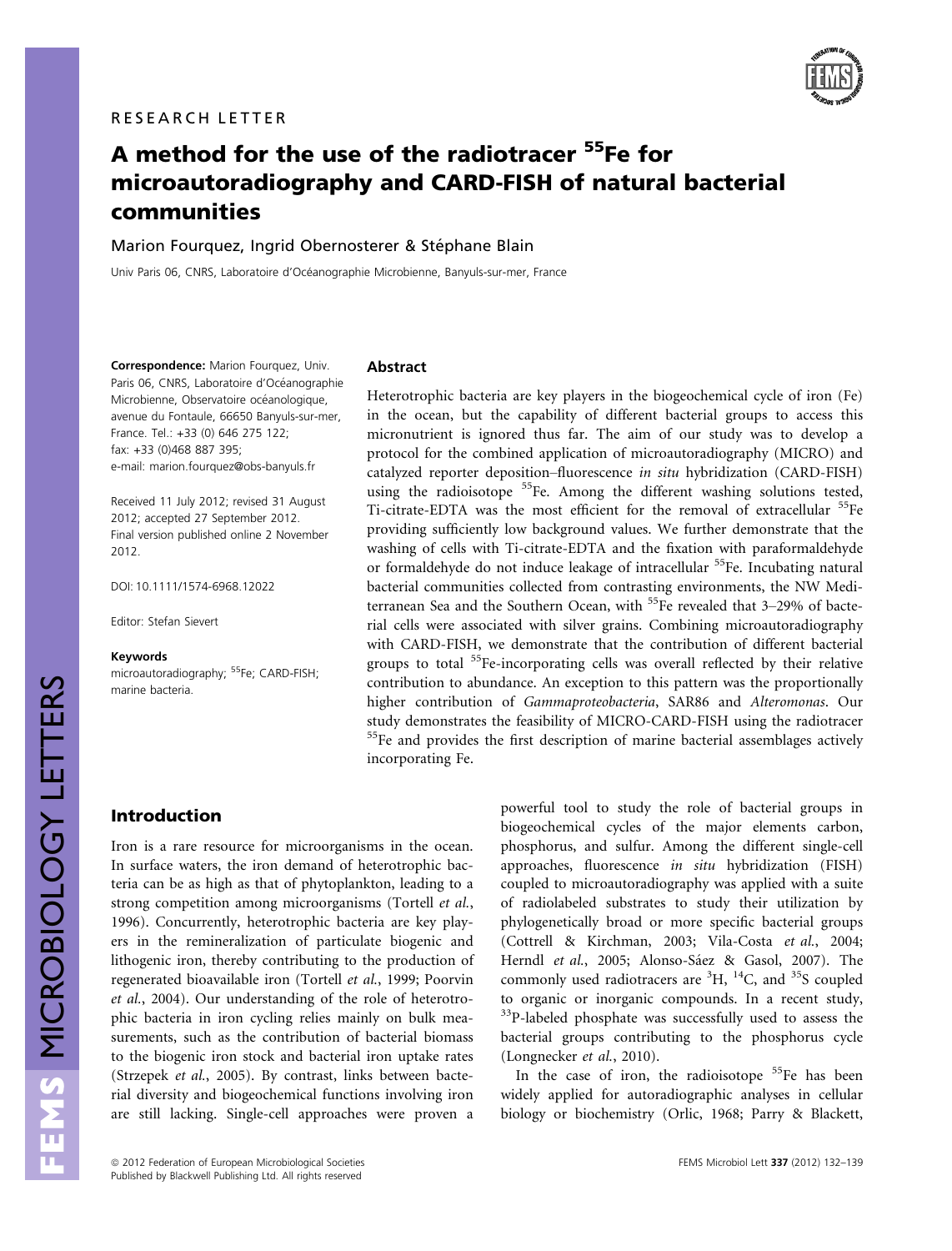1973). By contrast, only two studies have thus far applied 55Fe microautoradiography to investigate the uptake of iron by different aquatic microorganisms on a single-cell level. Paerl (1982) demonstrated the feasibility of 55Fe microautoradiography with cultures of the nitrogen-fixing Cyanobacterium Anabaena spp. isolated from a eutrophic lake. The cultures used by Paerl (1982) were not axenic, they therefore provided also microautoradiographic evidence for the utilization of <sup>55</sup>Fe by free-living bacteria or bacteria attached to filaments. The two major challenges pointed out by Paerl (1982) were the exposure time of several weeks to develop the silver grains and the abiotic adsorption of <sup>55</sup>Fe to filters or particulate matter, which resulted in a high number of nonspecific silver grains. In the marine environment, the only study applying <sup>55</sup>Fe microautoradiography to determine cell-specific activity is based on phytoplankton cells (Hutchins et al., 1993). These authors demonstrated the incorporation of  $55$ Fe by different members of the phytoplankton community, in particular by the diatom Thalassiosira weissflogii and by the Cyanobacterium Synechococcus spp. (Hutchins et al., 1993). The contribution of different bacterial groups to the utilization of iron in the marine environment has, however, not been addressed thus far.

The objective of this study was to elaborate a protocol for the use of <sup>55</sup>Fe as a radiotracer for bacterial single-cell analysis, applying microautoradiography coupled to FISH.

#### Materials and methods

### Chemical reagents and preparation of the wash solutions

The <sup>55</sup>FeCl<sub>3</sub> stock solution (1.86  $\times$  10<sup>3</sup> Ci mol<sup>-1</sup>; Perkin-Elmer) was diluted 10 000 times in 0.012 M suprapur HCl to obtain the working solution. Preparation of the wash solutions oxalate-Ethylenediaminetetraacetic acid (EDTA) and Ti-citrate-EDTA was performed following the protocols described in Tovar-Sanchez et al. (2003) and in Hudson & Morel (1989), respectively. Solutions were 0.2-µm-filtered (syringe filter; Acrodisc) before use.

#### Cleaning protocol

For sampling and incubations, we used polycarbonate (PC) bottles and plastic ware soaked in 10% HCl for at least 24 h and subsequently rinsed with Milli-Q (MQ) water before being used. Labware was sterilized three times by microwaving (5 min, power 750W), dried, and stored under a laminar flow hood. This cleaning procedure was performed in a clean room.

## Incubation of bacterial cells with 55Fe

In a first set of experiments, we used the bacterial strain Alteromonas macleodii (MOLA60, GenBank accession number: AM990835). Before incubation with  $55$ Fe, A. macleodii was acclimated for 7 days to iron-limited conditions, by daily transfer in AQUIL medium (Price et al., 1989) containing 5.4 nM of non-radioactive Fe-EDTA. The experiments were conducted with cells transferred into freshly prepared AQUIL medium containing 5.4 nM of  ${}^{55}$ Fe-EDTA. Triplicate live incubations (20 mL) were performed in the dark, at 20 °C and under agitation. For triplicate controls, formaldehyde (FA, 2% final concentration) was added to the A. macleodii culture and kept for 1 h before the addition of  $55Fe$ .

A second set of experiments was performed with natural bacterial communities. In the NW Mediterranean Sea, seawater samples were collected five nautical miles offshore at Station POLA (42°28′300N – 03°15′500E, 90 m overall depth). Seawater (2 L) was pumped at 5 m using a trace metal clean Teflon pump (ASTI) connected to an acid-washed PVC tube. The samples were stored in 1 L acid-washed PC bottles in the dark until arrival to the laboratory about 1 h later. In the Southern Ocean, samples were collected during the Kerguelen Ocean and Plateau Compared Study 2 cruise (KEOPS2, October–November 2011) at Station E-4W (48°45′900S – 71°25′500E, 1384 m overall depth). Samples were collected at 20 m using trace metal clean 12L modified Niskin bottles and further processed in a clean laboratory. At both sites, seawater was filtered at low pressure  $(< 200$  mm Hg) through 0.8  $\mu$ m acid-washed PC filters (47 mm; Millipore). Subsamples (100 mL) of filtered seawater were spiked with  $55Fe$  at a final concentration of 15 nM. This concentration was chosen to limit isotope dilution as determined by saturation curves (data not shown) and to allow a maximum number of cells to obtain the critical amount of <sup>55</sup>Fe for silver grain production (see Results and discussion Section). Samples from the NW Mediterranean Sea were incubated on a rotary shaking platform at in situ temperature (20 °C), in the dark, for periods ranging between 24 h and 7 days. Experiments were carried out in triplicate. In the Southern Ocean, the PC bottles were incubated at 1% PAR irradiance in an on-deck incubator supplied with circulating surface seawater. For both sites, control treatments of the seawater samples were killed with formaldehyde and kept for 1 h before the addition of  ${}^{55}$ Fe.

#### Collection and washing of bacterial cells

Following incubation with <sup>55</sup>Fe, subsamples for the determination of the radioactivity incorporated into bacterial cells were collected on nitrocellulose filters (NC, 25 mm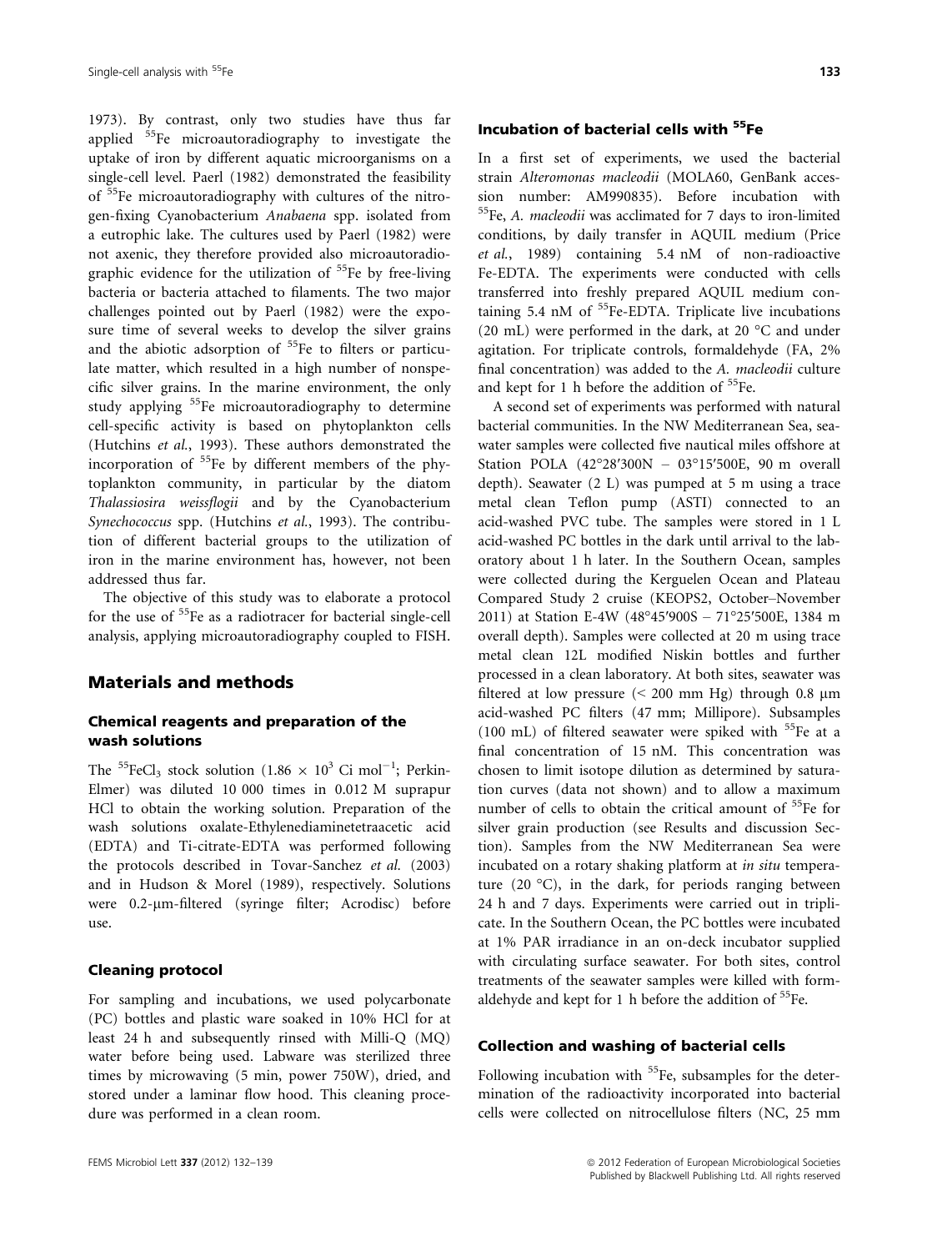diameter, 0.2 µm pore size; Nuclepore), and subsamples for microscopic observations were collected on 0.2-um PC filters (25 mm diameter; Millipore) (Fig. 1). To investigate the efficiency of eliminating extracellular  $55Fe$ , two rinsing solutions and 0.2-um-filtered seawater were tested. Subsamples of the A. macleodii culture (1 mL) and the natural seawater (10 mL) were filtered onto 0.2-um NC filters. In the case of A. macleodii, cells were filtered after five generations to ensure a homogenous incorporation of <sup>55</sup>Fe and triplicate filters for radioactivity counting was performed. The filters were left on the filter holder and immediately rinsed with the freshly prepared oxalate-EDTA or the Ti-citrate-EDTA solution, followed by a rinse with 0.2- $\mu$ m-filtered seawater (Fig. 1, steps a and d). For the oxalate-EDTA rinse, filters were kept in contact with 1.5 mL of the solution during 5 min before filtration. This washing step was repeated three times. For Ti-citrate-EDTA, the washing step was applied once with 1.5 mL of solution during 2 min. For both treatments, the filters were subsequently rinsed 10 times with 1 mL of 0.2- $\mu$ m-filtered seawater sitting on the filters for 1 min before filtration. In addition, triplicate filters were rinsed with 0.2-um-filtered seawater only. Controls were treated in the same way, except that the filtered volume was adjusted to account for the dilution of bacterial cells due to fixation. For live samples and controls, a set of filters remained unwashed (Fig. 1 step c). Filters were placed in scintillation vials, and 10 mL of Filter-Count scintillation cocktail from PerkinElmer was added. The vials were agitated overnight, and the radioactivity was counted by liquid scintillation (Beckman Coulter LS 6500).

For catalyzed reporter deposition–fluorescence in situ hybridization (CARD-FISH) and microautoradiography (Fig. 1, steps a, e and f), the volume of sample filtered was adjusted to obtain roughly  $5 \times 10^7$  cells per filter.



Fig. 1. Schematic presentation of the washing and cell fixation tests performed in this study. MICRO-microautoradiography; MICRO-CARD-FISH – microautoradiography coupled to Catalyzed reporter deposition – Fluorescence In situ Hybridization.

After filtration, cells were immediately fixed by deposition of filters on absorbent pads saturated with paraformaldehyde (PFA, 2% final concentration). Following 4 h of fixation at 4 °C, the filters were rinsed three times with 1 mL of 0.2-lm-filtered MQ water and washed with the Ti-citrate-EDTA reagent as described above. Finally, the filters were dried and kept at  $-20$  °C until processed.

CARD-FISH was performed prior to microautoradiography on filter sections from the seawater samples following the incubation with <sup>55</sup>Fe. CARD-FISH was performed as described in Sekar et al. (2003), using the probes detailed in the Supporting Information, Table S1.

Microautoradiography was performed following the protocol described in Cottrell & Kirchman (2003). We used a photographic emulsion (type NTB2; Kodak, Rochester, NY) diluted at a ratio 50 : 50 (vol : vol) with 0.2-lm-filtered MQ water. Slides were observed under the semiautomatic Olympus BX61 epifluorescence microscope using an image analysis system (Microbe Counter software; Cottrell & Kirchman, 2003). Total cells (DAPI stained) and cells hybridized with the probes (FITC labeled) were counted from 10 fields of view. For the enumeration of silver grains,  $12$  images, spaced vertically by  $0.5 \mu m$ , were acquired under visible light–transmitted illumination. To determine the contribution of different bacterial groups to total iron-incorporating cells, the number of probe-positive cells associated with silver grains was divided by the number of DAPI cells associated with silver grains.

#### Bacterial abundance

Bacterial abundance in natural samples was determined by counting cells stained with DAPI (2  $\mu$ g mL<sup>-1</sup> in a 4 : 1 mixture of Citifluor-Vectashield for 10 min) by microscopy using image analysis. The abundance of A. macleodii was determined by flow cytometry (FACS Calibur; Marie et al., 1997).

#### Results and discussion

#### Removal of extracellular iron

The application of microautoradiography to investigate the activity of heterotrophic bacteria at a single-cell level requires that the cells associated with silver grains are representative of cells that actively incorporate the radioisotope used. In the case of iron, the complete elimination of extracellular iron is challenging, especially in aquatic environments, where iron is present as  $FeO<sub>x</sub>$ , which are easily adsorbed at the surface of biogenic or lithogenic particles. An efficient washing step of bacterial cells is therefore necessary to remove extracellular iron before exposure of the cells to the photographic emulsion.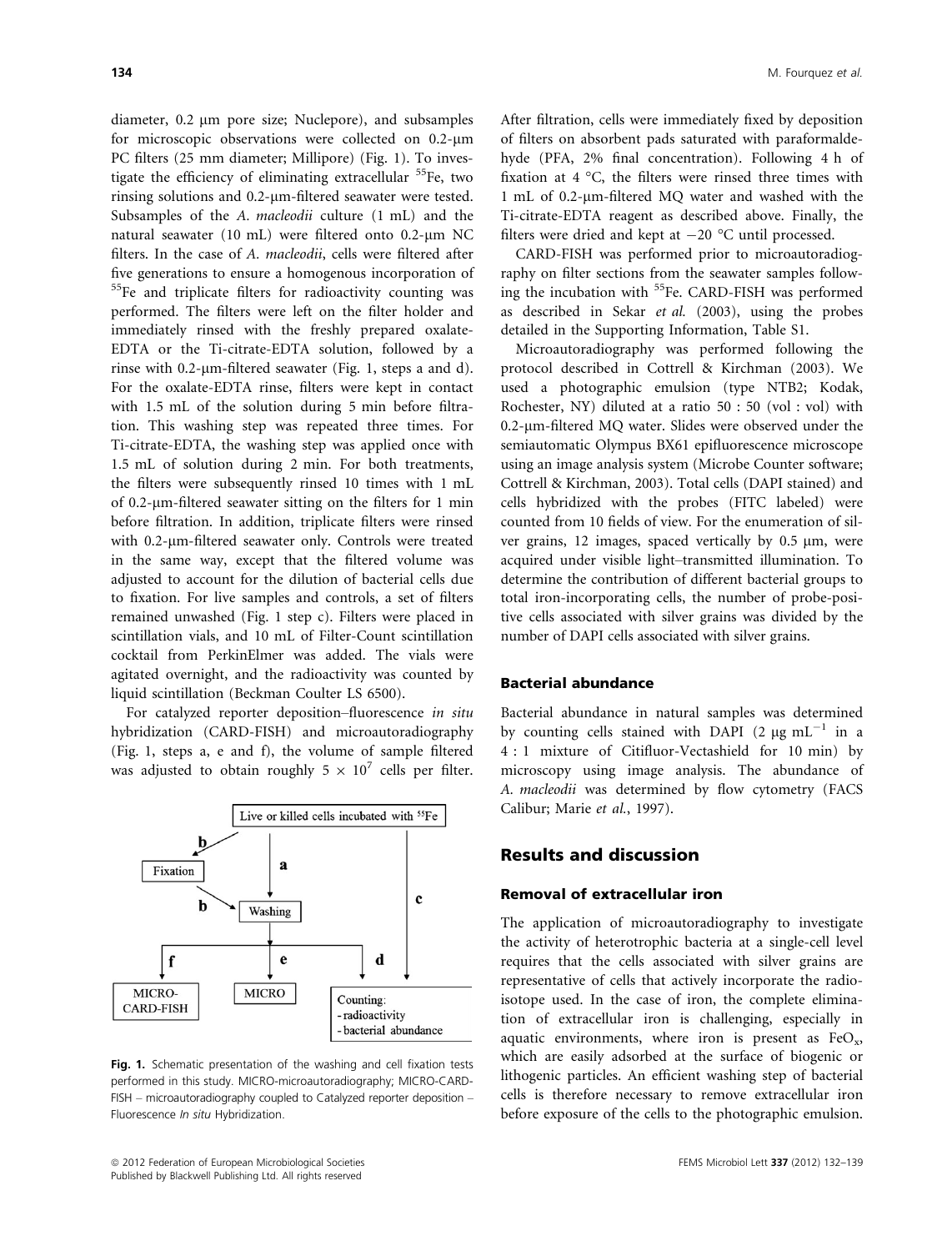Several washing methods were proposed previously, and two of them were used for seawater samples. The Ti-citrate-EDTA method (Hudson & Morel, 1989) is based on the reduction of Fe  $(III)$  with TiCl<sub>3</sub>. In the case of oxalate-EDTA (Tovar-Sanchez et al., 2003), the dissolution is very likely due to a ligand-promoted process (Tang & Morel, 2006). In the present study, we tested the efficiency of Ti-citrate-EDTA, of oxalate-EDTA and of 0.2-µm-filtered seawater (Fig. 1, steps  $a + d$  and c). An almost complete removal of extracellular iron was only obtained with the Ti-citrate-EDTA reagent (96  $\pm$  0.3%,  $n = 3$ ). Oxalate-EDTA and 0.2-µm-filtered seawater were less efficient with  $88 \pm 1\%$  ( $n = 3$ ) and  $76 \pm 0.2\%$  $(n = 3)$  of <sup>55</sup>Fe removed, respectively (data not shown). These results are consistent with Hutchins et al. (1999) who report the removal of up to 97% of surface-adsorbed <sup>55</sup>Fe using the Ti-citrate-EDTA solution for phytoplankton cells. Tang & Morel (2006) also concluded that the oxalate-EDTA wash is not as efficient as the Ti-citrate-EDTA wash in dissolving extracellular  $FeO<sub>x</sub>$  in phytoplankton cultures.

#### Effect of washing and fixatives on intracellular iron

When a washing step is applied, it is also important to assure that no intracellular iron release occurs due to the damage of the cell membrane. Contrasting results are reported for phytoplankton cultures. Tang & Morel (2006) did not observe any membrane damage when using Ti-citrate-EDTA and oxalate-EDTA. By contrast, other studies report that Ti-citrate-EDTA could produce leakage of the intracellular content (Sunda & Huntsman, 1995; Tovar-Sanchez et al., 2003). To our knowledge, only one study tested whether the wash protocol with Ti-citrate-EDTA alters the integrity of bacterial cell membranes, which could result in the release of intracellular Fe (Chase & Price, 1997). These authors tested the release of radioactivity after washing with Ti-citrate-EDTA using A. macleodii (jul88 strain) incubated concurrently with <sup>14</sup>C-glucose and <sup>55</sup>Fe. Washing with Ti-citrate-EDTA induced  $\leq 10\%$  loss of <sup>14</sup>C incorporated by bacteria, but the loss of <sup>55</sup>Fe was not considered here (Chase & Price, 1997). To address this issue, we incubated live or killed A. *macleodii* cells with <sup>55</sup>Fe, and we subsequently tested whether the Ti-citrate-EDTA wash induces  $55$ Fe leakage (Fig. 1, steps  $a + d$  and c). We therefore determined the cellular 55Fe quota (i.e. the activity per cell) for washed and unwashed live and killed cells, based on the radioactivity measured on the filter and the bacterial abundance determined by flow cytometry (Table 1a). For each biological replicate, we calculated the difference in the <sup>55</sup>Fe quota between unwashed and washed cells and

we compared by t-test these differences obtained for live and killed cells. No significant difference between live and killed cells (t-test,  $P = 0.06$ ) was detectable. These results demonstrate that the washing step with the Ti-citrate-EDTA solution does not induce leakage of intracellular <sup>55</sup>Fe.

The application of CARD-FISH requires fixation of bacterial cells with PFA. In the present study, this fixation step was performed prior to the washing with Ti-citrate-EDTA (Fig. 1, step b). The loss of intracellular radiotracers due to the treatment of cells with fixatives was reported in several studies (Silver & Davoll, 1978; Larsen et al., 2008). Tang & Morel (2006) observed that the fixation of diatoms (T. weissflogii) with glutaraldehyde resulted in a loss of 90% of  $^{14}$ C-labeled methylamine, a substrate that is taken up, but not assimilated by diatoms. By contrast, negligible loss of intracellular <sup>55</sup>Fe was observed in the same study (Tang & Morel, 2006). To investigate whether fixation results in the loss of intracellular 55Fe of bacterial cells, we tested the two different fixatives PFA and FA on A. macleodii cells labeled with <sup>55</sup>Fe (Fig. 1, steps  $b + d$  and  $a + d$ ). Our results demonstrate that the fixation of bacterial cells for 4 h does not induce any significant loss of intracellular <sup>55</sup>Fe as compared to cells that were not exposed to these fixatives (Table 1b, paired *t*-test,  $P = 0.05$  and 0.11 for PFA and FA, respectively).

Ti-citrate-EDTA was thus selected as the suitable reagent for <sup>55</sup>Fe, because in addition to an excellent removal of extracellular iron without loss of radioactivity, it did not interfere with the procedure of in situ hybridization, as described below.

#### Microautoradiography

To determine the maximum amount of cells associated with silver grains, time series were performed for each experiment. As illustrated for two time series (Fig. 2), a minimum of 4 weeks of exposure to the NTB2 emulsion was required to reach a saturation level in the fraction of DAPI cells associated with silver grains. The maximum percent cells with silver grains varied among experiments between 3% and 29% of total DAPI cells. In the control treatments, the percent DAPI cells associated with silver grains remained low (< 0.5% of total DAPI cells) over the exposure period. These microscopic observations further demonstrate the efficient removal of nonspecifically bound 55Fe. The exposure time we determined in the present study is higher than the 2–4 weeks required for autoradiography with Anabaena spp. (Paerl, 1982) and higher than the 3 weeks reported by Hutchins et al. (1993) for microautoradiograms with natural phytoplankton communities. In these previous studies, enough silver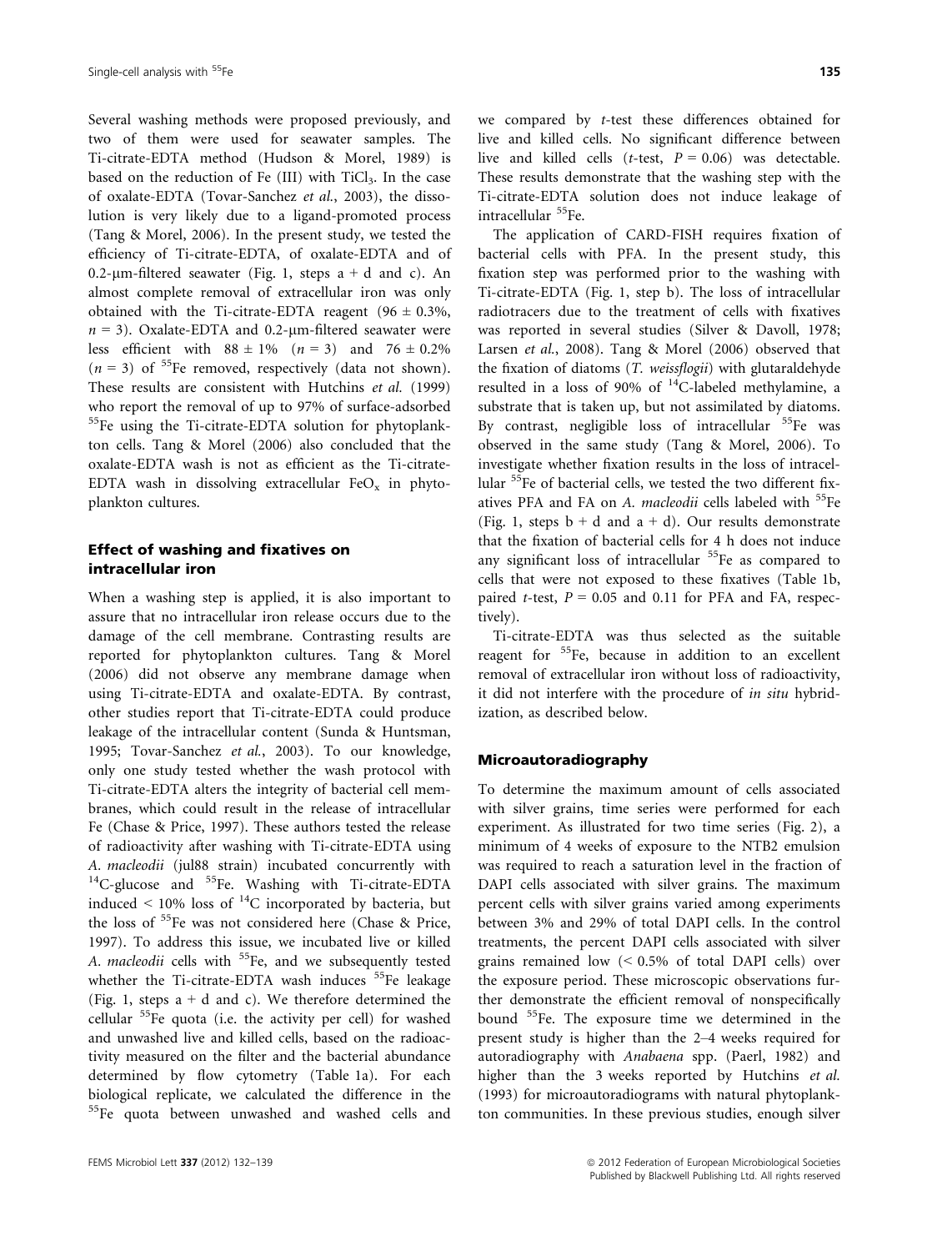Table 1. Effect of the Ti-citrate-EDTA wash and cell fixation on the cellular iron quota of Alteromonas macleodii. The Ti-citrate-EDTA wash (a) was tested on cells incubated live (Replicate 1–3) and on cells killed prior to the incubation with <sup>55</sup>Fe (Replicate 4–6). For each paired replicate, the difference between the washed and unwashed treatment was calculated and results from live cells were compared to those from killed cells. The effect of fixatives (b) was evaluated on cells incubated live with <sup>55</sup>Fe and then fixed with either paraformaldehyde (PFA fixed) or formaldehyde (FA fixed) prior to the washing procedure. The intracellular iron quota of PFA- or FA-fixed cells was compared pairwise to the cells without fixatives. Mean values ± SD of triplicate filters of each biological replicate are given. All 55Fe cell quota are in 10-4 dpm per cell.

| (a) Washing and <sup>55</sup> Fe leakage |               |                  |              |               |                  |  |  |
|------------------------------------------|---------------|------------------|--------------|---------------|------------------|--|--|
| Live cells                               |               |                  | Killed cells |               |                  |  |  |
| Replicate                                | Unwashed      | +Ti-citrate-EDTA | Replicate    | Unwashed      | +Ti-citrate-EDTA |  |  |
|                                          | $2.2 \pm 0.4$ | $1.5 \pm 0.2$    |              | $2.0 \pm 1.0$ | $0.17 \pm 0.01$  |  |  |
|                                          | $4.2 \pm 0.2$ | $2.5 \pm 0.1$    |              | $3.0 \pm 0.4$ | $0.15 \pm 0.01$  |  |  |
|                                          | $3.9 \pm 0.2$ | $2.4 \pm 0.1$    | 6            | $3.1 \pm 0.2$ | $0.16 \pm 0.01$  |  |  |

(b) Fixatives and  $55$ Fe leakage

| Cells washed with Ti-citrate-EDTA |               |                 |                 |  |  |
|-----------------------------------|---------------|-----------------|-----------------|--|--|
| Replicate                         | No fixative   | PFA fixed       | FA fixed        |  |  |
|                                   | $1.5 \pm 0.2$ | $1.22 \pm 0.02$ | $1.25 \pm 0.04$ |  |  |
|                                   | $2.5 \pm 0.1$ | $1.83 \pm 0.06$ | $1.62 \pm 0.06$ |  |  |
|                                   | $2.4 \pm 0.1$ | $1.87 \pm 0.03$ | $1.98 \pm 0.04$ |  |  |



Fig. 2. Changes in the percent DAPI cells associated with silver grains as a function of exposure time. For both experiments, natural bacterial communities from POLA site (NW Mediterranean Sea) were incubated with <sup>55</sup>Fe for 7 days. Black symbols denote live treatments, and white symbols denote treatments fixed with formaldehyde prior to incubation. Mean values of 10 counted fields  $\pm$  SD are given.

grains for useful microautoradiograms developed after a shorter exposure time than in our study. However, the maximum of cells associated with silver grains might not have been reached, as no detailed time series are reported in these previous studies.

Combining our results from the different dates and incubation times reveals a linear increase in the maximum fraction of DAPI cells with silver grains and the cellular <sup>55</sup>Fe quota up to about  $1 \times 10^{-3}$  dpm per cell



Fig. 3. Maximum fraction of DAPI cells associated with silver grains obtained during time series experiments vs. 55Fe cell quota. Each symbol represents an independent experiment performed on samples from the POLA site at different dates and with variable <sup>55</sup>Fe incubation times in parenthesis. Filled and open symbols denote sampling performed in winter and summer, respectively. Filled triangle: December 7, 2009 (24 h); filled inversed triangle: December 7, 2009 (7 day); filled circle: January 14, 2011 (7 day); open circle: June 23, 2011 (7 day); diamond: August 20, 2010 (24 h). Mean  $\pm$  SD of triplicate incubations of each experiment are given. For all experiments, exposure time in emulsion was 7 weeks.

(Fig. 3). The highest fraction of cells associated with silver grains was observed in winter at Station POLA, and it was also linked to the duration of the <sup>55</sup>Fe incubation.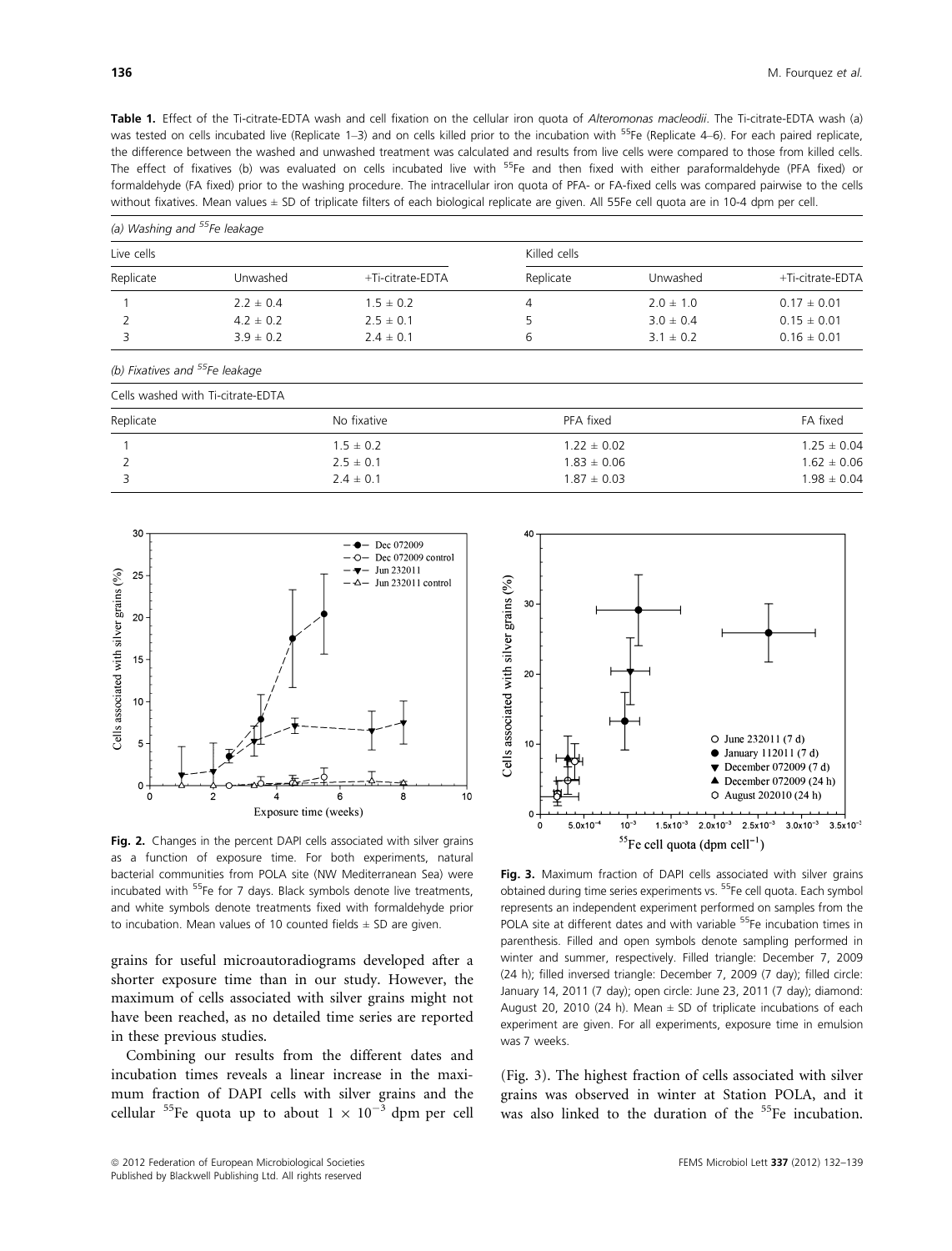The environmental conditions, overall bacterial activity, in particular the bacterial iron demand, and the bacterial community composition were most likely different between sampling dates and could have influenced the amount of <sup>55</sup>Fe incorporated by the bacterial cells. In several experiments, the maximum percent DAPI cells with silver grains were  $\leq 5\%$ , suggesting that only a subset of iron-incorporating bacteria contained the critical cellular <sup>55</sup>Fe quota for silver grain production. Our results strongly suggest that the  $55$ Fe quota is a critical parameter for the production of useful microautoradiograms of heterotrophic bacteria, as was already pointed out by Fuhrman & Azam (1982). For  ${}^{3}H$ , a frequently used radioisotope that emits electrons with similar energy as  $55Fe$ , this issue was never problematic because the activity per cell is estimated in the range  $7-14 \times 10^{-3}$  dpm per cell, based on data from the same study area (Laghdass et al., 2010), and therefore much higher than the per cell activity observed in the present study.

Table 2. Environmental characteristics in surface waters at the sample sites.

|                              | <b>NW</b><br>Mediterranean<br>Sea (POLA Station) | Southern<br>Ocean<br>(E-4W Station) |
|------------------------------|--------------------------------------------------|-------------------------------------|
| Date of sampling             | Jun 23 2011                                      | Nov 12 2011                         |
| $T (^{\circ}C)$              | 20                                               | 2.7                                 |
| $NO_3^- + NO_2^-$ ( $\mu$ M) | 0.15                                             | 25.3                                |
| $PO_{4}^{3-}$ (µM)           | 0.07                                             | 1.74                                |
| Chla $(\mu g L^{-1})$        | 0.28                                             | 0.56                                |
| $DFe^*$ (nM)                 | >1                                               | 0.2                                 |
|                              |                                                  |                                     |

\*At Station POLA, no direct measurements are available, however, in the NW Mediterranean Sea, dissolved iron concentrations (DFe) are > 1 nM during summer due to the accumulation of dust deposition in the shallow well stratified mixed layer (Bonnet et al. 2006). DFe concentrations in surface waters at Station E-4W were 0.2 nM (Quéroué, pers. com).

### Combining microautoradiography with CARD-FISH

We applied our protocol in combination with CARD-FISH to natural bacterial communities collected at two contrasting sites. Samples from the NW Mediterranean Sea, at Station POLA, were collected during the summer period, when concentrations of major inorganic nutrients and chlorophyll a are low (Table 2). Station E-4W sampled in the Southern Ocean has characteristic features of high-nutrient, low-chlorophyll waters. To compare the within-assemblage distribution of  $55$ Fe between the bacterial communities at these contrasting sites, experiments were carried out with the same incubation time and the same concentration of  $55$ Fe. In addition, samples for microautoradiography coupled to catalyzed reporter deposition–fluorescence in situ hybridization (MICRO-CARD-FISH) have been chosen to harbor roughly the same amount of  ${}^{55}Fe$  per cell above the minimum  ${}^{55}Fe$ quota discussed previously. The percent total DAPI cells with silver grains in these experiments were on average 5.1  $\pm$  2.7 (*n* = 12) and 3.4  $\pm$  1.2 (*n* = 8) for the NW Mediterranean Sea and the Southern Ocean site, respectively. We applied a suite of oligonucleotide probes to verify the compatibility of the different steps of our protocol with CARD-FISH and concomitantly to provide a first overview of the application of the method. At both sites, 83–90% of DAPI cells were EUB positive. Of the DAPI cells associated with silver grains, 83–100% of them were also EUB positive. By contrast, the fraction of cells that hybridized with the control probe remained low (< 1% of DAPI cells).

We determined that the relative contribution of the bacterial groups to total <sup>55</sup>Fe-incorporating cells was reflected in their respective contributions to abundance (Fig. 4). The percent DAPI cells with visible silver grains were overall low for both experiments, this pattern could therefore reflect the most active iron-incorporating cells. It was, however, interesting to note that the contributions

Fig. 4. Relative contribution of bacterial groups to total 55Fe-incorporating cells vs. the relative contribution to abundance in NW Mediterranean Sea at Station POLA (a) and in Southern Ocean at Station E-4W (b). At Station POLA, samples were collected on June 23, 2011. Black symbols denote groups of Gammaproteobacteria. Mean values  $\pm$  SE of 10 counted fields are given. Line denotes 1:1.

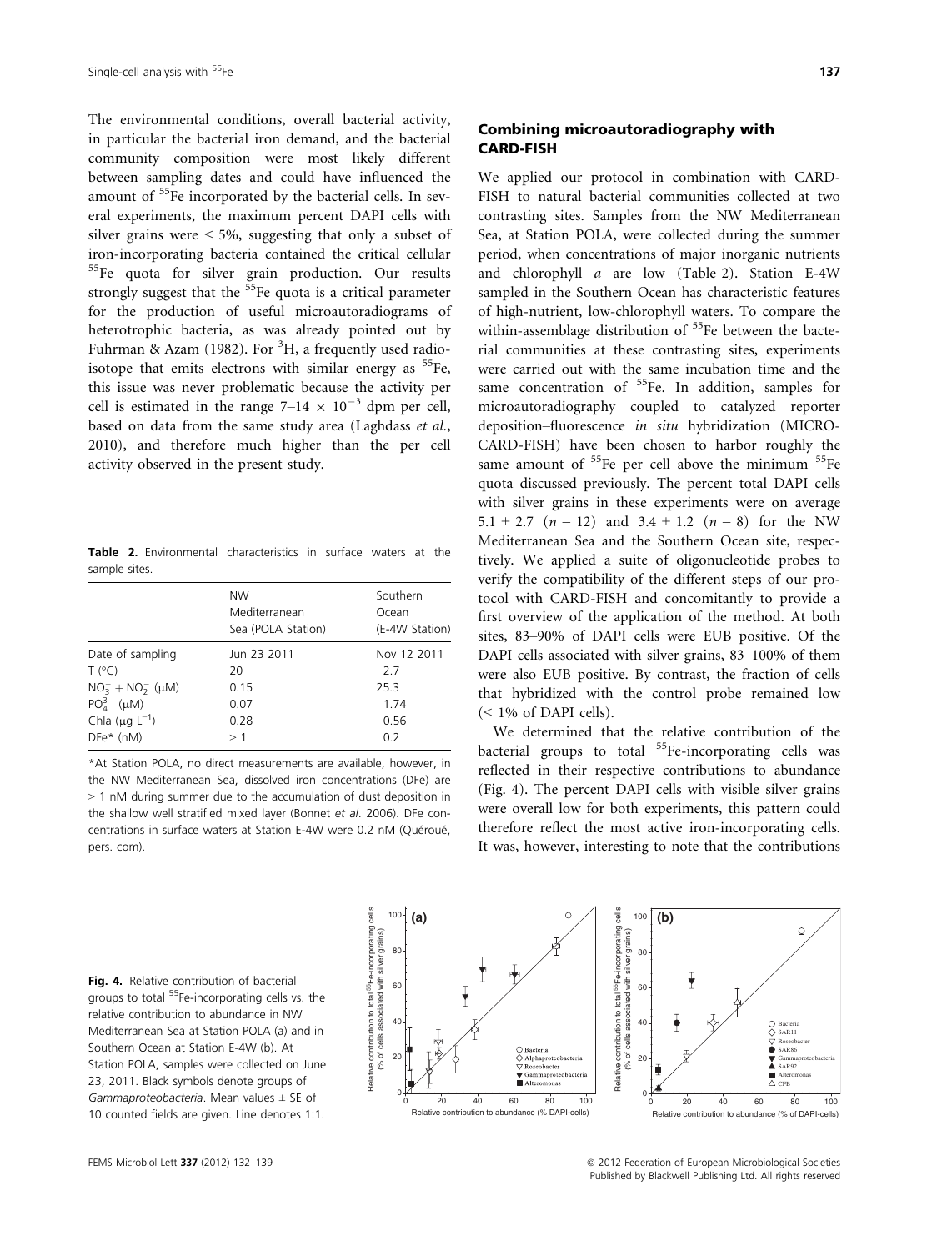of Gammaproteobacteria, SAR86 and Alteromonas to <sup>55</sup>Fe uptake were higher than their respective contributions to abundance. Members of the Gammaproteobacteria are frequently reported to develop in incubation experiments due to their opportunistic lifestyle. Even though we did not observe any major changes in the relative abundance of the bacterial groups over the 7 days of incubation time (Fig. S1), this group could have strategies to efficiently respond to the iron addition. Alternatively, it is also possible that members of the Gammaproteobacteria have higher iron cell quota. Additional work should aim to address these issues further. Thus, despite the contrasting environmental conditions at the two study sites, we observed a similar pattern in the response of the bacterial community to iron uptake. To the best of our knowledge, our study provides the first description of the bacterial community, on different phylogenetic levels, that contributes to iron uptake in different ocean regimes.

Taken together, the method described here demonstrates that MICRO-CARD-FISH using the radiotracer 55Fe can be successfully applied to the study of marine bacterial groups involved in iron uptake. Our study highlights the potential of the method in future studies. A promising application would be to investigate iron bound to various organic ligands, which could provide insights into the capability of heterotrophic bacteria to acquire iron from different sources.

## Acknowledgements

We thank Matthew Cottrell for invaluable advice in image analysis processing. We thank the constructive comments of two anonymous reviewers and the editor that helped improve a previous version of the manuscript. This work was funded by Agence Nationale de la Recherche (Project BACCIO, Biomolecular Approach of the Cycling of Carbon and Iron in the Ocean, ANR-08-BLAN-0 309).

# References

- Alonso-Sáez L & Gasol JM (2007) Seasonal variations in the contribution of different bacterial groups to the uptake of low molecular weight-compounds in NW Mediterranean coastal waters. Appl Environ Microbiol 73: 3528–3535.
- Bonnet S & Guieu C (2006) Atmospheric forcing on the annual iron cycle in the western: a 1-year survey. J Geophys Res 111: 1–13.
- Chase Z & Price NM (1997) Metabolic consequences of iron deficiency in heterotrophic marine protozoa. Limnol Oceanogr 42: 1673–1684.
- Cottrell MT & Kirchman DL (2003) Contribution of major bacterial groups to bacterial biomass production (thymidine and leucine incorporation) in the Delaware estuary. Limnol Oceanogr 48: 168–178.
- Fuhrman JA & Azam F (1982) Thymidine incorporation as a measure of heterotrophic bacterioplankton production in marine surface waters: evaluation and field results. Mar Biol
- 66: 109–120. Herndl GJ, Reinthaler T, Teira E, Aken HV, Veth C, Pernthaler A & Pernthaler J (2005) Contribution of Archaea to total prokaryotic production in the deep Atlantic Ocean. Appl Environ Microbiol 71: 2303–2309.
- Hudson RJM & Morel FMM (1989) Distinguishing between extra- and intracellular iron in marine phytoplankton. Limnol Oceanogr 34: 1113–1120.
- Hutchins DA, DiTullio GR & Bruland KW (1993) Iron and regenerated production: evidence for biological iron recycling in two marine environments. Limnol Oceanogr 38: 1242–1255.
- Hutchins DA, Wang W-X, Schmidt MA & Fisher NS (1999) Dual-labeling techniques for trace metal biogeochemical investigations in aquatic plankton communities. Aquat Microbiol Ecol 19: 129–138.
- Laghdass M, West N, Batailler N, Caparros J, Catala P, Lantoine F, Oriol L, Lebaron P & Obernosterer I (2010) Impact of lower salinity water masses on bacterial heterotrophic production and community structure in the offshore NW Mediterranean Sea. Environ Microbiol Rep 2: 761–769.
- Larsen A, Tanaka T, Zubkov MV & Thingstad TF (2008) P-affinity measurements of specific osmotroph populations using cell-sorting flow cytometry. Limnol Oceanogr Methods 6: 355–363.
- Longnecker K, Lomas MW & Van Mooy BAS (2010) Abundance and diversity of heterotrophic bacterial cells assimilating phosphate in the subtropical North Atlantic Ocean. Environ Microbiol 12: 2773–2782.
- Marie D, Partensky F, Jacquet S & Vaulot D (1997) Enumeration and cell cycle analysis of natural populations of marine picoplankton by flow cytometry using the nucleic acid stain SYBR Green I. Appl Environ Microbiol 63: 186–193.
- Orlic D (1968) The use of  $55Fe$  in high-resolution radioautoradiography of developing red cells. J Cell Biol 39: 201–208.
- Paerl HW (1982) Feasibility of <sup>55</sup>Fe autoradiography as performed on  $N<sub>2</sub>$ -fixing Anabaena spp. populations and associated bacteria. Appl Environ Microbiol 43: 210–217.
- Parry DM & Blackett NM (1973) Electron microscope autoradiography of erythroid cells using radioactive iron. J Cell Biol 57: 16–26.
- Poorvin L, Rinta-Kanto JM, Hutchins DA & Wilhelm SW (2004) Viral release of iron and its bioavailability to marine plankton. Limnol Oceanogr 49: 1734–1741.
- Price NM, Harrison GI, Hering JG, Hudson Robert J, Nirel PMV, Palenik B & Morel FMM (1989) Preparation and chemistry of the artificial algal culture medium aquil. Biol Oceanogr 6: 443–461.
- Sekar R, Pernthaler A, Pernthaler J, Warnecke F, Posch T & Amann R (2003) An improved protocol for quantification of freshwater Actinobacteria by fluorescence